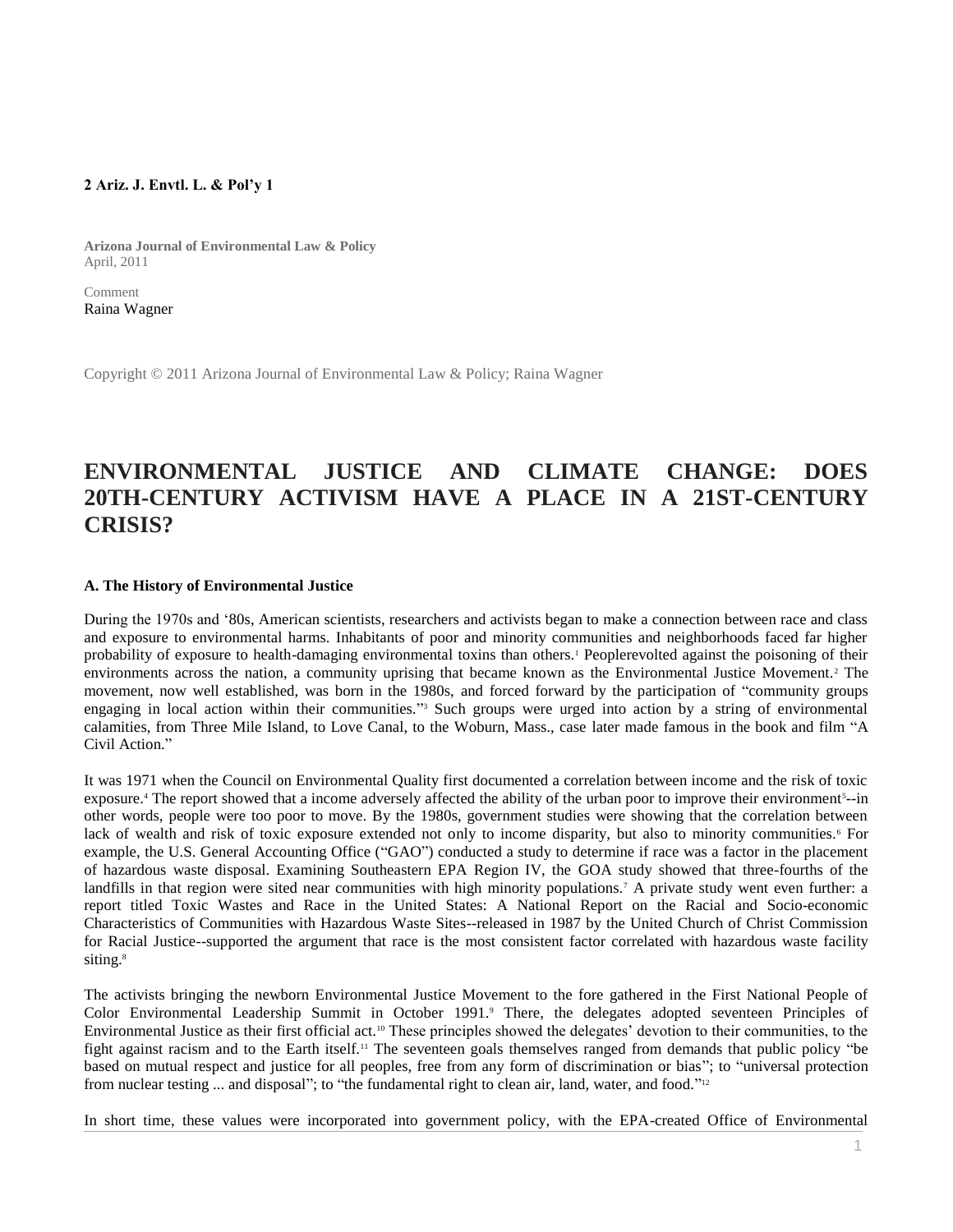Justice.<sup>13</sup> Still an active office today, the Office of Environmental Justice operates in the Department of Compliance and Enforcement, with the goal "to provide an environment where all people enjoy the same degree of protection from environmental and health hazards and equal access to the decision-making process to maintain a healthy environment in which to live, learn, and work." <sup>14</sup> The EPA site defines Environmental Justice ("EJ") as

the fair treatment and meaningful involvement of all people regardless of race, color, national origin, or income with respect to the development, implementation, and enforcement of environmental laws, regulations, and policies. EPA has this goal for all communities and persons across this Nation. It will be achieved when everyone enjoys the same degree of protection from environmental and health hazards and equal access to the decision-making process to have a healthy environment in which to live, learn, and work.<sup>15</sup>

Then, in the most sweeping act in the history of the movement, President Clinton issued [Executive Order 12898](http://www.westlaw.com/Link/Document/FullText?findType=Y&serNum=1994556908&pubNum=0001043&originatingDoc=I1ed640e88c6911e498db8b09b4f043e0&refType=CA&originationContext=document&vr=3.0&rs=cblt1.0&transitionType=DocumentItem&contextData=(sc.Search)) in 1994, mandating that federal agencies incorporate Environmental Justice in their missions.<sup>16</sup> Since the 1990s, some doubts have been raised as to the relevance of race and class in the distribution of environmental harms in the U.S., with some even counting the EJ Movement as a harmful distraction that highlights racial concerns in lieu of bringing attention to more serious environmental risks.<sup>17</sup> But even if the major concern of the Movement--toxic hotspots--results from factors other than policies ruled by intentional racial or socioeconomic discrimination, all evidences till points to the existence of a disparate impact.<sup>18</sup> The recent report by the Virginia National Resources Leadership Institute, a Virginia-based program dedicated to bringing multiple groups together for environmental decision-making, found that nationally, race and ethnicity continue to be the "strongest predictors of environmental injustice." <sup>19</sup> And, "whether burdens have a greater effect on minority groups or those living in poverty, the costs are most often endured by the poorest members (socially, economically, politically) of our society.". 20

# **B Environmental Justice in the Climate Change Context**

Environmental Justice was born out of an era of the past: one which was marked with Super fund and toxic hot spots, lead paint and sulfur dioxide. These intense issues of the late 20th century had tangible, quantifiable consequences, from cancer clusters to acid rain.

Climate change has been more, for lack of a better word, complicated. Climatechange--commonly called "global warming,"--is the dramatic impact humans arehaving on the environment through the increased concentration of greenhouse gases in the atmosphere, most importantly, carbon dioxide,<sup>21</sup> emitted consistently through the combustion of fossil fuels ever since the start of the Industrial Revolution in the mid-19th Century--and ever increasingly.

The effects of climate change go far beyond mere warming. Along with an increase in the average global temperature from somewhere between 2 and 4 degrees centigrade,<sup>22</sup> "comes the threat of more extreme whether, including more intense and longer droughts that have already been observed, heavy precipitation including increased intensity of tropical cyclones, and hot extremes and heat waves." <sup>23</sup> In North America, this is likely to manifest as "more severe storms, hurricanes, floods, droughts, heat waves and sand wild fires."<sup>24</sup> For island nations around the world, the consequence of increased heat will be rising sea levels, lost coastline, and possibly, total inundation.<sup>25</sup>

Professor Maxine Burkett, Associate Professor of Law at the William S. Richardson School of Law, University of Hawai'i, has explored climate change and the Environmental Justice Movement. She argues that the necessarily global nature of the human response to climate change demands that the EJM "must be a critical and consequential crafter of domestic, and ultimately global, solutions."<sup>26</sup> Within that international framework, Prof. Burkett turns her attention to the U.S. response to climate change with a proposal of carbon credits under a cap-and-trade framework modeled on the Kyoto Protocol, but implemented in the U.S.<sup>27</sup> Whereas the greening project beneficiaries under Kyoto are developing nations, in a domestic Clean Development Mechanism ("CDM"), the beneficiaries of greening projects in the U.S. would be communities that will suffer disproportionately from climate change,<sup>28</sup> such as poor people living in urban environments that become "heat islands" in the summer;<sup>29</sup> urban sufferers of asthma, endangered more as global temperatures rise;<sup>30</sup> inhabitants of Arctic Villages in Alaska, whose lands disappear as the ice cover melts;<sup>31</sup> and residents of coastal communities such as New Orleans, which climate change studies inform are likely to be in the path of more frequent and stronger storms like Hurricane Katrina.<sup>32</sup>